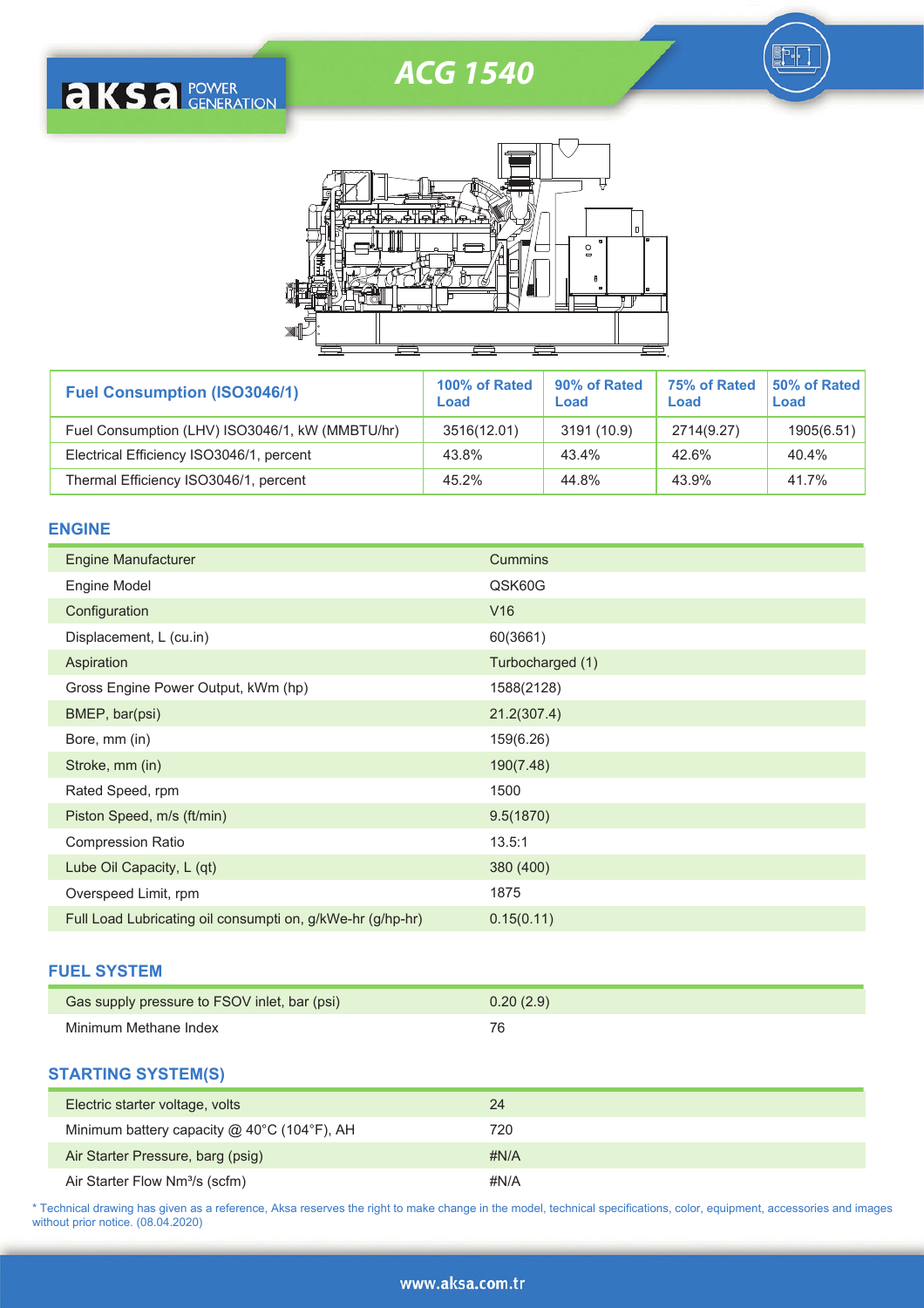h

# **GENSET DIMENSIONS**

| Genset Length, m (ft)         | 5.21(17.1)      |
|-------------------------------|-----------------|
| Genset Width, m (ft)          | 1.99(6.53)      |
| Genset Height, m (ft)         | 2.98(9.79)      |
| Genset Weight (wet), kg (lbs) | 15.887 (35.025) |

| <b>ENERGY DATA</b>                                  | 100% of Rated<br>Load | 90% of Rated<br>Load | 75% of Rated<br>Load | 50% of Rated<br>Load |
|-----------------------------------------------------|-----------------------|----------------------|----------------------|----------------------|
| Continuous Generator Electrical Output kWe @ 1.0 pf | 1540                  | 1386                 | 1155                 | 770                  |
| Total Heat Rejected in LT Circuit, kW(MMBTU/h)      | 110 (0.37)            | 96(0.33)             | 75 (0.26)            | 52(0.18)             |
| Total Heat Rejected in HT Circuit, kW(MMBTU/h)      | 901 (3.07)            | 795 (2.71)           | 651 (2.22)           | 470 (1.61)           |
| Unburnt, kW(MMBTU/h)                                | 65 (0.22)             | 60(0.21)             | 53(0.18)             | 36(0.12)             |
| Heat Radiated to Ambient, kW(MMBTU/h)               | 230 (0.78)            | 209(0.71)            | 177(0.60)            | 123(0.42)            |
| Available Exhaust heat to 105°C, kW (MMBTU/h)       | 654 (2.23)            | 617 (2.11)           | 556 (1.90)           | 434 (1.48)           |

| <b>INTAKE AIR FLOW</b>                                                | 100% of Rated<br>Load | 90% of Rated<br>Load | 75% of Rated<br>Load | 50% of Rated<br>Load |  |
|-----------------------------------------------------------------------|-----------------------|----------------------|----------------------|----------------------|--|
| Intake Air Flow Mass, kg/s (lb/hr)                                    | 2.14 (16950)          | 1.91 (15130)         | 1.59 (12590)         | 1.09(8630)           |  |
| Intake Air Flow Volume, m <sup>3</sup> /s @ 0°C (scfm)                | 1.65(3690)            | 1.48 (3310)          | 1.23(2750)           | 0.84(1880)           |  |
| Maximum Air Cleaner Restriction Below 35C, mmHG (in H <sub>2</sub> O) | 11(5.9)               | <b>NA</b>            | <b>NA</b>            | <b>NA</b>            |  |
| Maximum Air Cleaner Restriction Above 35C, mmHG (in H <sub>2</sub> O) | 11(5.9)               | ΝA                   | NA                   | NA.                  |  |

| <b>EXHAUST AIR FLOW</b>                                      | 100% of Rated<br>Load | 90% of Rated<br>Load | 75% of Rated<br>Load | 50% of Rated<br>Load |  |
|--------------------------------------------------------------|-----------------------|----------------------|----------------------|----------------------|--|
| Exhaust Gas Flow Mass, kg/s (lb/hr)                          | 2.22 (17580)          | 1.98 (15680)         | 1.65 (13070)         | 1.13(8950)           |  |
| Exhaust Gas Flow Volume, m <sup>3</sup> /s (cfm)             | 4.06 (8600)           | 3.71 (7860)          | 3.20 (6780)          | 2.33(4930)           |  |
| Exhaust Temperature After Turbine, °C (°F)                   | 373 (703)             | 389 (732)            | 412 (773)            | 455 (850)            |  |
| Max Exhaust System Back Pressure, mmHG (in H <sub>2</sub> O) | 37.3(20.0)            | <b>NA</b>            | ΝA                   | NA.                  |  |
| Min Exhaust System Back Pressure, mmHG (in H <sub>2</sub> O) | 18.4(10)              | <b>NA</b>            | <b>NA</b>            | <b>NA</b>            |  |

| <b>EMISSIONS</b>                                               | 100% of Rated<br>Load | 90% of Rated<br>Load | 75% of Rated<br>Load | 50% of Rated<br>Load |
|----------------------------------------------------------------|-----------------------|----------------------|----------------------|----------------------|
| NO <sub>v</sub> Emissions dry, ppm                             | 167                   | 170                  | 169                  | 173                  |
| NO <sub>v</sub> Emissions, mg/Nm <sup>3</sup> @5% $02(g/hp-h)$ | 500 (0.80)            | 500 (0.80)           | 500 (0.80)           | 500 (0.90)           |
| THC Emissions wet, ppm                                         | 1268                  | 1327                 | 1412                 | 1446                 |
| THC Emissions, mg/Nm $^3$ @5% 0 <sub>2</sub> (g/hp-h)          | 1429 (3.00)           | 1479 (3.00)          | 1553 (3.00)          | 1534 (3.00)          |
| $CH4$ Emissions wet, ppm                                       | 930                   | 1096                 | 1160                 | 1183                 |
| $CHa$ Emission, mg/Nm <sup>3(</sup> g/hp-h)                    | 1061(2.0)             | 1245(2.0)            | 1300(3.0)            | 1280(3.0)            |
| NMHC Emissions wet, ppm                                        | 281                   | 231                  | 252                  | 263                  |
| NMHC Exhaust Emissions, mg/Nm <sup>3</sup> (g/hp-h)            | 320(0.6)              | 260(0.6)             | 280(0.6)             | 280(0.6)             |
| VOC wet, ppm                                                   | 253                   | 266                  | 284                  | 295                  |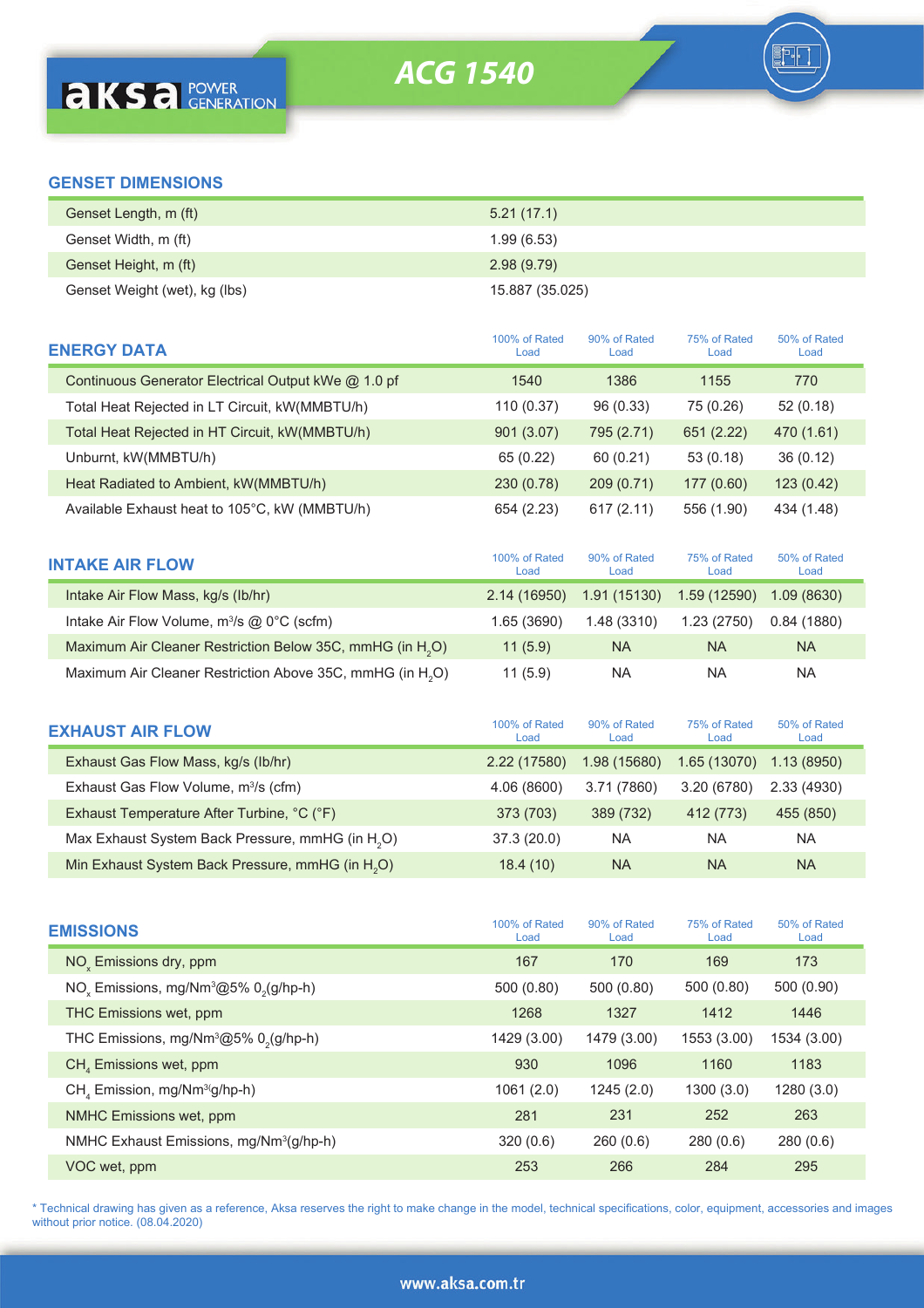# ACG 1540

**F** 

| <b>EMISSIONS</b>                                                | 100% of Rated<br>Load | 90% of Rated<br>Load | 75% of Rated<br>Load | 50% of Rated<br>Load |  |
|-----------------------------------------------------------------|-----------------------|----------------------|----------------------|----------------------|--|
| $VOC$ , mg/ $Nm^3$ (g/hp-h)                                     | 280(0.6)              | 300(0.6)             | 310(0.6)             | 310(0.7)             |  |
| Formaldehyde wet, ppm                                           | 80                    | 81                   | 82                   | 84                   |  |
| Formaldehyde, mg/Nm <sup>3</sup> (g/hp-h)                       | 170(0.3)              | 170(0.3)             | 170(0.3)             | 170(0.4)             |  |
| CO Emissions (dry), ppm                                         | 454                   | 463                  | 465                  | 470                  |  |
| CO Emissions, mg/Nm $^3$ @5% O <sub>2</sub> (g/hp-h)            | 790 (1.50)            | 790 (1.50)           | 780 (1.50)           | 760 (1.60)           |  |
| CO <sub>2</sub> Emissions (dry), percent                        | 6.4                   | 6.5                  | 6.7                  | 6.9                  |  |
| $CO2$ Emissions, mg/Nm <sup>3</sup> @5% O <sub>2</sub> (g/hp-h) | 175970 (336)          | 176090 (339)         | 176460 (347)         | 176310 (373)         |  |
| O <sub>2</sub> Emissions (dry), percent                         | 9.5                   | 9.3                  | 9.1                  | 8.7                  |  |
| Particulates PM10, g/hp-h                                       | < 0.03                | < 0.03               | < 0.03               | < 0.03               |  |

### **ALTERNATOR DATA**

| Manufacturer                      | <b>Mecc Alte</b> |
|-----------------------------------|------------------|
| Alternator Made and Model         | ECO 46-1L/4 A    |
| Frequency (Hz)                    | 50               |
| Power (kVA)                       | 2100             |
| <b>VOLTAGE (V)</b>                | 400              |
| Phase 3                           | 3                |
| A.V.R.                            | DER <sub>1</sub> |
| Voltage Regulation                | $(+/-)0.5%$      |
| <b>Insulation System</b>          | H                |
| Protection                        | IP23             |
| <b>Rated Power Factor</b>         | 0.8              |
| WEIGHT COMP. GENERATOR (Kg)       | 3810             |
| COOLING AIR (m <sup>3</sup> /min) | 135              |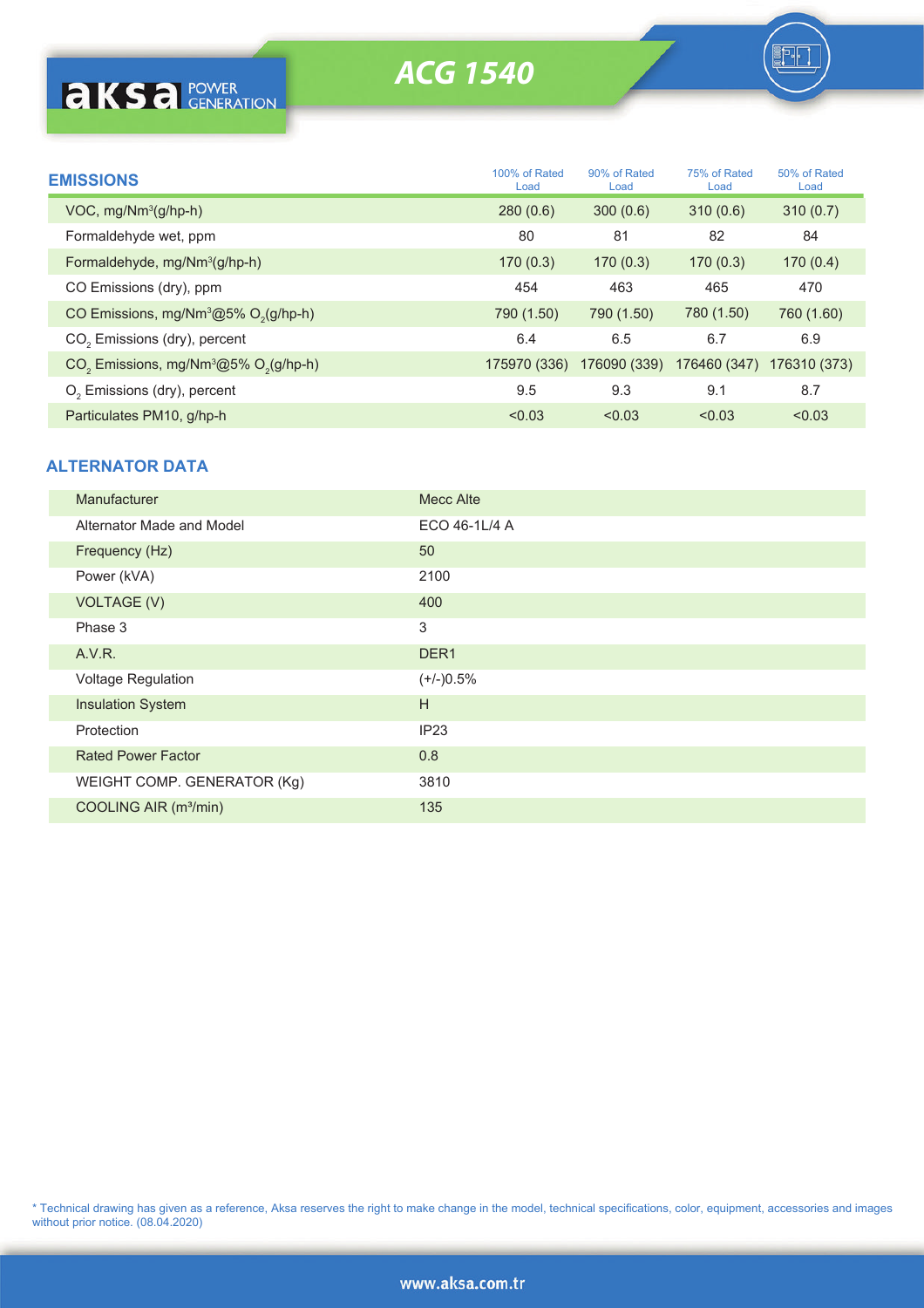### **GENSET DE-RATING**

#### **Altitude and Temperature Derate Multiplication Factor**

| <b>Barometer</b>             |      | <b>Altitude</b> |               | Table A |      |                                           |      |      |      |      |                          |     |
|------------------------------|------|-----------------|---------------|---------|------|-------------------------------------------|------|------|------|------|--------------------------|-----|
| <b>InHg</b>                  | mbar | Feet            | <b>Meters</b> |         |      | Derate Multiplier for all operation modes |      |      |      |      |                          |     |
| 20.7                         | 701  | 9843            | 3000          | 0.74    | 0.74 | 0.72                                      | 0.68 | 0.65 | 0.61 | 0.57 |                          |     |
| 21.4                         | 723  | 9022            | 2750          | 0.76    | 0.76 | 0.75                                      | 0.71 | 0.67 | 0.63 | 0.59 | -                        |     |
| 22.1                         | 747  | 8202            | 2500          | 0.79    | 0.79 | 0.77                                      | 0.73 | 0.69 | 0.65 | 0.61 | $\qquad \qquad -$        |     |
| 22.8                         | 771  | 7382            | 2250          | 0.82    | 0.82 | 0.80                                      | 0.76 | 0.72 | 0.67 | 0.63 | -                        |     |
| 23.5                         | 795  | 6562            | 2000          | 0.85    | 0.85 | 0.83                                      | 0.78 | 0.74 | 0.70 | 0.65 | $\overline{\phantom{a}}$ |     |
| 24.3                         | 820  | 5741            | 1750          | 0.88    | 0.88 | 0.86                                      | 0.81 | 0.77 | 0.72 | 0.67 | -                        |     |
| 25.0                         | 846  | 4921            | 1500          | 0.90    | 0.91 | 0.88                                      | 0.84 | 0.79 | 0.74 | 0.70 |                          |     |
| 25.8                         | 872  | 4101            | 1250          | 0.93    | 0.93 | 0.91                                      | 0.86 | 0.82 | 0.77 | 0.72 | 0.67                     |     |
| 26.6                         | 899  | 3281            | 1000          | 0.96    | 0.96 | 0.94                                      | 0.89 | 0.84 | 0.79 | 0.74 | 0.69                     |     |
| 27.4                         | 926  | 2461            | 750           | 0.99    | 1.00 | 0.97                                      | 0.92 | 0.87 | 0.82 | 0.77 | 0.72                     |     |
| 28.3                         | 954  | 1640            | 500           | 1.00    | 1.00 | 1.00                                      | 0.95 | 0.90 | 0.85 | 0.79 | 0.74                     |     |
| 29.1                         | 983  | 820             | 250           | 1.00    | 1.00 | 1.00                                      | 0.98 | 0.93 | 0.87 | 0.82 | 0.76                     |     |
| 29.5                         | 995  | 492             | 150           | 1.00    | 1.00 | 1.00                                      | 0.99 | 0.94 | 0.89 | 0.83 | 0.77                     |     |
| 30.0                         | 1012 | 0               | 0             | 1.00    | 1.00 | 1.00                                      | 1.00 | 0.96 | 0.90 | 0.85 | 0.79                     |     |
|                              |      |                 | $^{\circ}$ C  | 20      | 25   | 30                                        | 35   | 40   | 45   | 50   | 55                       | 60  |
| Air Filter Inlet Temperature |      |                 | $\circ$ F     | 68      | 77   | 86                                        | 95   | 104  | 113  | 122  | 131                      | 140 |

\* Based on SEA standard ambient pressure vs. atitude. Assumes LT return temperature is 10 °C above air filter inlet.

#### **Temperature & Altitude Derate**

1. Determine derate multiplier vs. temperature and altitude in Table A depending upon your operating condition.

2. Assumes the LT return temperature is 10°C above the air filter inlet with a maximum LT temperature of 50°C.

3. If the LT temperature exceeds 50°C, consult factory for recommendations.

4. Altitude is based upon SAE standard ambient pressure vs. altitude. For low barometric conditions add 150m (500 ft) to site altitude.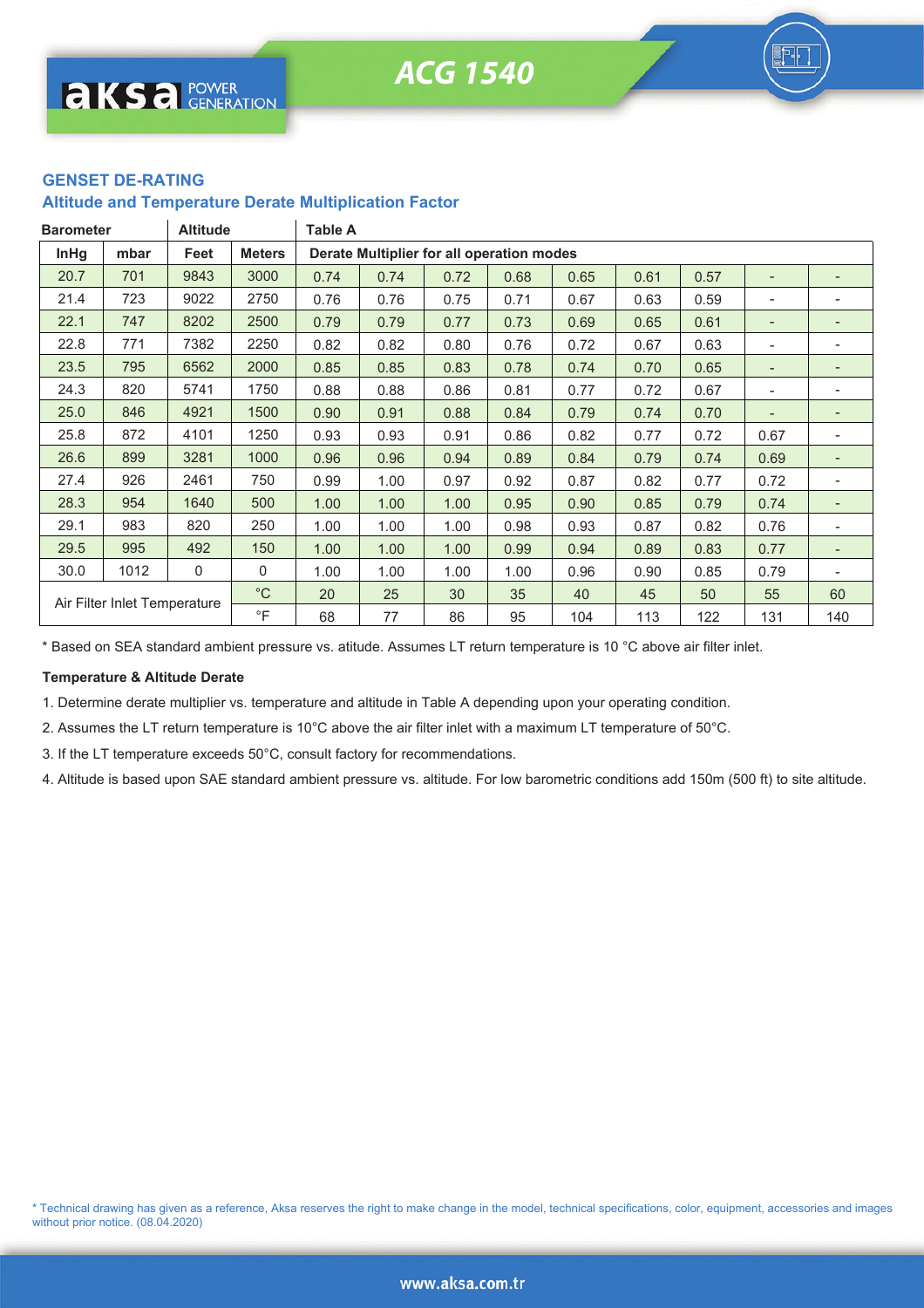

| <b>Barometer</b>             |      | Altitude |               | Table A                                   |      |      |      |      |      |      |                          |                          |
|------------------------------|------|----------|---------------|-------------------------------------------|------|------|------|------|------|------|--------------------------|--------------------------|
| <b>InHg</b>                  | mbar | Feet     | <b>Meters</b> | Derate Multiplier for all operation modes |      |      |      |      |      |      |                          |                          |
| 20.7                         | 701  | 9843     | 3000          | 1.15                                      | 1.18 | 1.20 | 1.23 | 1.25 | 1.28 | 1.30 |                          |                          |
| 21.4                         | 723  | 9022     | 2750          | 1.14                                      | 1.16 | 1.19 | 1.21 | 1.24 | 1.26 | 1.29 | $\overline{\phantom{a}}$ | ۰                        |
| 22.1                         | 747  | 8202     | 2500          | 1.12                                      | 1.15 | 1.17 | 1.20 | 1.22 | 1.25 | 1.27 |                          | -                        |
| 22.8                         | 771  | 7382     | 2250          | 1.11                                      | 1.13 | 1.16 | 1.18 | 1.20 | 1.23 | 1.25 | $\overline{a}$           | $\overline{\phantom{0}}$ |
| 23.5                         | 795  | 6562     | 2000          | 1.09                                      | 1.11 | 1.14 | 1.16 | 1.19 | 1.21 | 1.24 | $\overline{a}$           | $\overline{a}$           |
| 24.3                         | 820  | 5741     | 1750          | 1.07                                      | 1.10 | 1.12 | 1.15 | 1.17 | 1.20 | 1.22 |                          | ۰                        |
| 25.0                         | 846  | 4921     | 1500          | 1.06                                      | 1.08 | 1.11 | 1.13 | 1.16 | 1.18 | 1.21 | $\overline{\phantom{a}}$ | $\overline{\phantom{a}}$ |
| 25.8                         | 872  | 4101     | 1250          | 1.04                                      | 1.07 | 1.09 | 1.12 | 1.14 | 1.17 | 1.19 | 1.22                     | ۰                        |
| 26.6                         | 899  | 3281     | 1000          | 1.03                                      | 1.05 | 1.08 | 1.10 | 1.13 | 1.15 | 1.18 | 1.20                     | $\overline{\phantom{a}}$ |
| 27.4                         | 926  | 2461     | 750           | 1.01                                      | 1.04 | 1.06 | 1.09 | 1.11 | 1.14 | 1.16 | 1.19                     | ۰                        |
| 28.3                         | 954  | 1640     | 500           | 1.00                                      | 1.02 | 1.05 | 1.07 | 1.10 | 1.12 | 1.15 | 1.17                     | $\overline{\phantom{0}}$ |
| 29.1                         | 983  | 820      | 250           | 0.98                                      | 1.01 | 1.03 | 1.06 | 1.08 | 1.11 | 1.13 | 1.16                     | ۰                        |
| 29.5                         | 995  | 492      | 150           | 0.98                                      | 1.00 | 1.02 | 1.05 | 1.07 | 1.10 | 1.12 | 1.15                     | $\overline{\phantom{a}}$ |
| 30.0                         | 1012 | 0        | 0             | 0.97                                      | 0.99 | 1.02 | 1.04 | 1.07 | 1.09 | 1.11 | 1.14                     |                          |
| Air Filter Inlet Temperature |      |          | $^{\circ}$ C  | 20                                        | 25   | 30   | 35   | 40   | 45   | 50   | 55                       | 60                       |
|                              |      |          | $\circ$ F     | 68                                        | 77   | 86   | 95   | 104  | 113  | 122  | 131                      | 140                      |

## **Altitude and Ambient Heat Rejection Factor adjustment for HT and LT Circuits**

\* Based on SEA standard ambient pressure vs. atitude. Assumes LT return temperature is 10 °C above air filter inlet.

#### **LT & HT Circuit Heat Rejection Calculation**

- 1. Determine derate multiplier vs. temperature derate per above.
- 2. Using the multiplier from #1 above as the percent load factor determi-
- ne the Heat rejection from the previous page.
- 3. From Table B find the HT and LT circuit multiplier.
- 4. Multiply the result of step 2 by the result of step 3 to obtain the heat

rejection at your altitude and temperature.

#### **Notes**

- 1) Weights and set dimesions represent a generator set with its standard features only. See outline drawing for other configurations.
- 2) At ISO3046 reference conditions, altitude 1013 mbar (30in Hg), air inlet temperature 25°C (77°F)
- 3) According to ISO 3046/I with fuel consumption tolerance of +5%, -0%
- 4) Production variation/tolerance ±10%.
- 5) With air intake at 25°C (77°F). Tolerance ± 10°C.
- 6) Tested using pipeline natural gas with LHV of 33.44MJ/Nm<sup>3</sup> (905BTU/NCF)
- 7) Outlet temperature controlled by thermostat. Inlet temperature for reference only. Data taken with 50% Glycol.
- 8) Inlet temperature controlled by thermostat, outlet temperature for reference only.
- 9) Without engine driven coolant pumps
- 10) Standby (S), Prime (P), Continuous (C)
- 11) At electrical output of 1.0 Power Factor, 97% Alternator Efficiency
- 12) Tolerance+/-15%
- 13) Exhaust system back pressure is at rated load and will decrease at lower loads.
- 14) Tolerance ±10% for 500mg, ±14% for 350mg & ±20% for 250mg
- 15) NA = Not Applicable
- 16) Tolerance +/-5%

\* Technical drawing has given as a reference, Aksa reserves the right to make change in the model, technical specifications, color, equipment, accessories and images without prior notice. (08.04.2020)

# 76 70 70 70

100% 90% 75% 50%

Load (Percent of Reted) **Methane Number Capability**